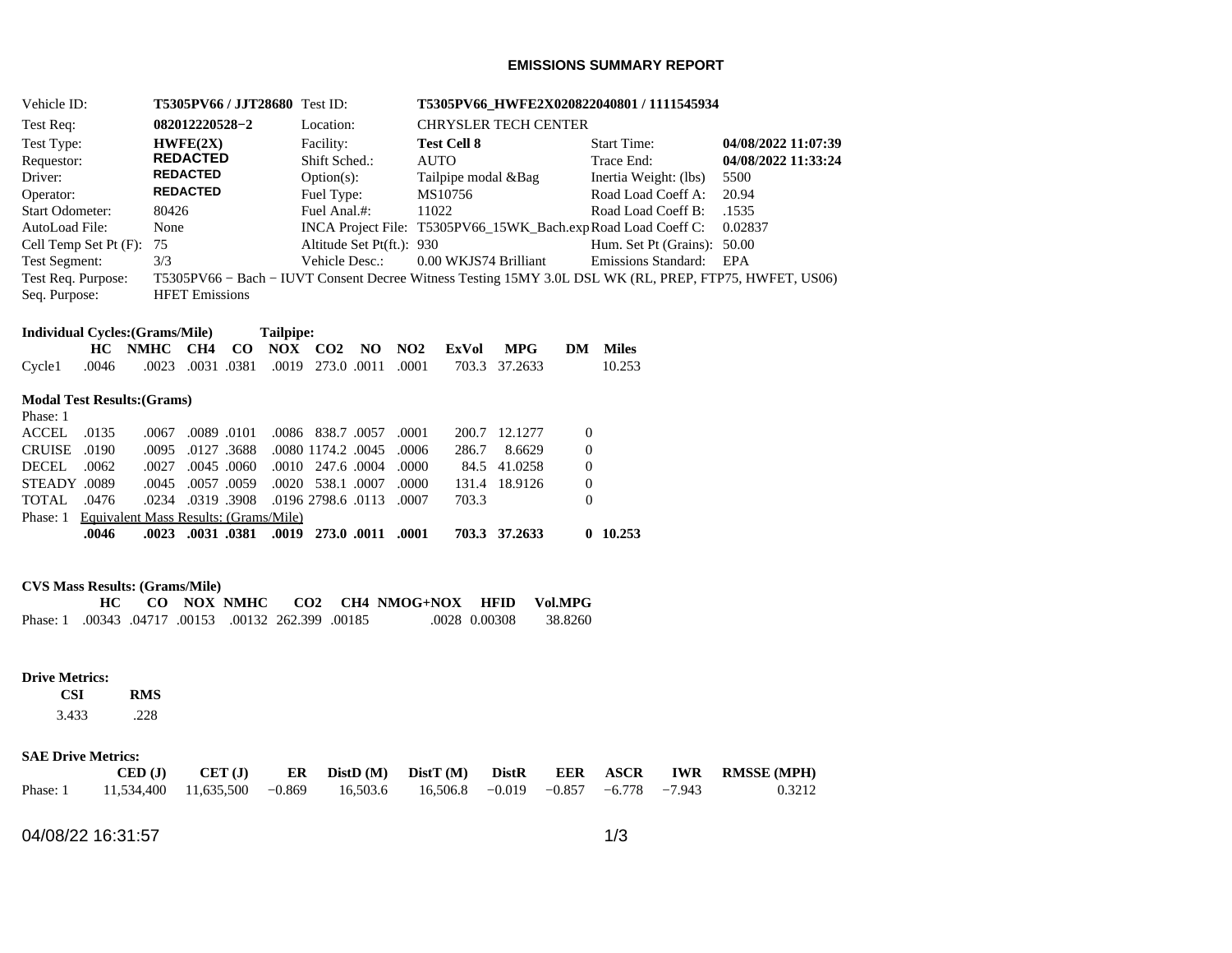# Test Validation

**Test Validation:** Valid: Invalid: Retest: Accept: NIC: system / zdf Date: 04/08/2022 16:31:44

Validator's Comments:

| <b>Test Options:</b>                 |                    |
|--------------------------------------|--------------------|
| Option                               | <b>Description</b> |
| DHFID Hangup value                   | .009               |
| Gain                                 | .650               |
| <b>Constant Grade</b>                | .000               |
| Diesel Regeneration Required         | $\Omega$           |
| <b>Background Particles for PN</b>   | .000               |
| <b>Background Particulates (PM)</b>  | .004               |
| MINI DILUTER T/P DILUTION RATIO      | 10.320             |
| Tailpipe Methane Response Factor     | 1.066              |
| <b>DHFID Methane Response Factor</b> | 1.089              |
| <b>Bag Methane Response Factor</b>   | 1.102              |
| Soak Duration(Hrs)                   | 24                 |
| <b>CVS K Coeff</b>                   | 278.855            |
| Threshold                            | 350                |
| <b>Trace Start Method</b>            | Crank (Pendant)    |
| Charging Type                        | CS                 |
| Pre Test Vehicle Temperature         | Hot                |
| <b>Actual Driver</b>                 | Human              |
| <b>CVS Venturi Selection</b>         | Low                |
| DynoGrade Type                       | None               |
| <b>Special Test Qualifications</b>   | None               |
| <b>OBD II Monitor</b>                | None Requested     |
| Cert Mode                            | Y                  |
| Road (Var.) Speed Fan required       | Y                  |
| Rolls Requirement                    | Y                  |
| Diesel Test                          | Y                  |
| <b>Augmented Braking</b>             | Y                  |
| Inca Requirement                     | Y                  |

04/08/22 16:31:57 2/3